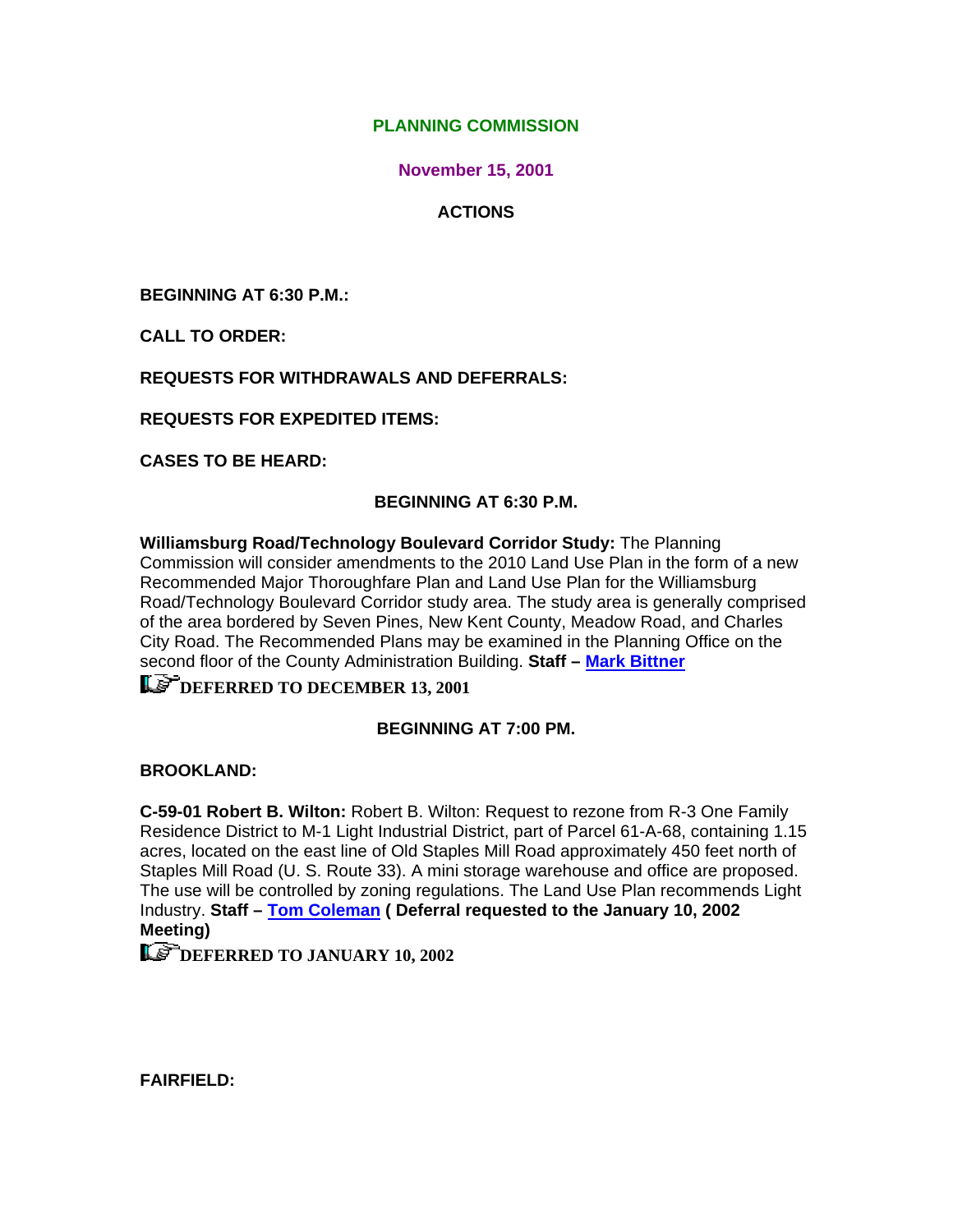**C-61C-01 Robert M. Atack**: Request to conditionally rezone from A-1 Agricultural District to RTHC Residential Townhouse District (Conditional), Parcel 32-A-8N and 9, containing 7.9 acres, located at the southeast intersection of Woodman Road and Mountain Road. Residential townhouses for sale are proposed. The densities in the RTH District cannot exceed nine (9) units per acre. The Land Use Plan recommends Office. **Staff – [Lee Householder](mailto:hou10@co.henrico.va.us)**

# **[DEFERRED TO DECEMBER 13, 2001](mailto:hou10@co.henrico.va.us)**

**C-62C-01 Darrell Hicks for Southside Investments:** Request to amend proffered conditions accepted with rezoning case C-129C-88, on Parcel 129-A-59, containing 6.13 acres, located at 1301 N. Laburnum Ave at the northeast intersection of N. Laburnum Ave and Creighton Road. The property is zoned B-3C, Business District (Conditional) and O-2C, Office District (Conditional). The amendment is related to building materials, building design, and permitted uses. The Land Use Plan recommends Office. The site is also in the Airport Safety Overlay District. **Staff – [Mark Bittner](mailto:bit10@co.henrico.va.us) (Deferral requested to the January 10, 2002 Meeting)** 

**Le<sup>P</sup>DEFERRED TO JANUARY 10, 2002** 

## **THREE CHOPT:**

**P-18-01 Glenn E. Ayers for Tuckahoe-Richmond Lodge #1163, Loyal Order of Moose, Inc.:** Request to amend conditions accepted with provisional use permit P-6-90 under Sections 24.51.1 and 24-122.1 of Chapter 24 of the County Code on Parcel 48-A-19, containing 3.86 acres, located at 4366 Springfield Road approximately 265 feet south of Gaskins Road. The amendments are related to site improvements, outdoor activities, hours of operation, and permitted uses. The existing zoning is A-1 Agricultural District. The Land Use Plan recommends Multi-Family, 6.8 to 19.8 units net density per acre. **Staff – [Mark Bittner](mailto:bit10@co.henrico.va.us)**

# **Le<sup>T</sup>[APPROVED](mailto:bit10@co.henrico.va.us)**

**C-63C-01 Foster & Miller, P.C. for Highwoods Properties, Inc.:** Request to amend proffered conditions accepted with rezoning case C-10C-84, on part of Parcel 37-2-E-1C, containing 4.648 acres, located at the northeast intersection of Sadler Road and Innslake Drive. The property is zoned O-3C, Office District (Conditional). The amendment is related to site coverage ratios. The Land Use Plan recommends Office. **Staff – [Tom Coleman](mailto:col09@co.henrico.va.us) (Expedited agenda requested) Let approved** 

**VARINA:** 

*Deferred from the October 11, 2001 Meeting*